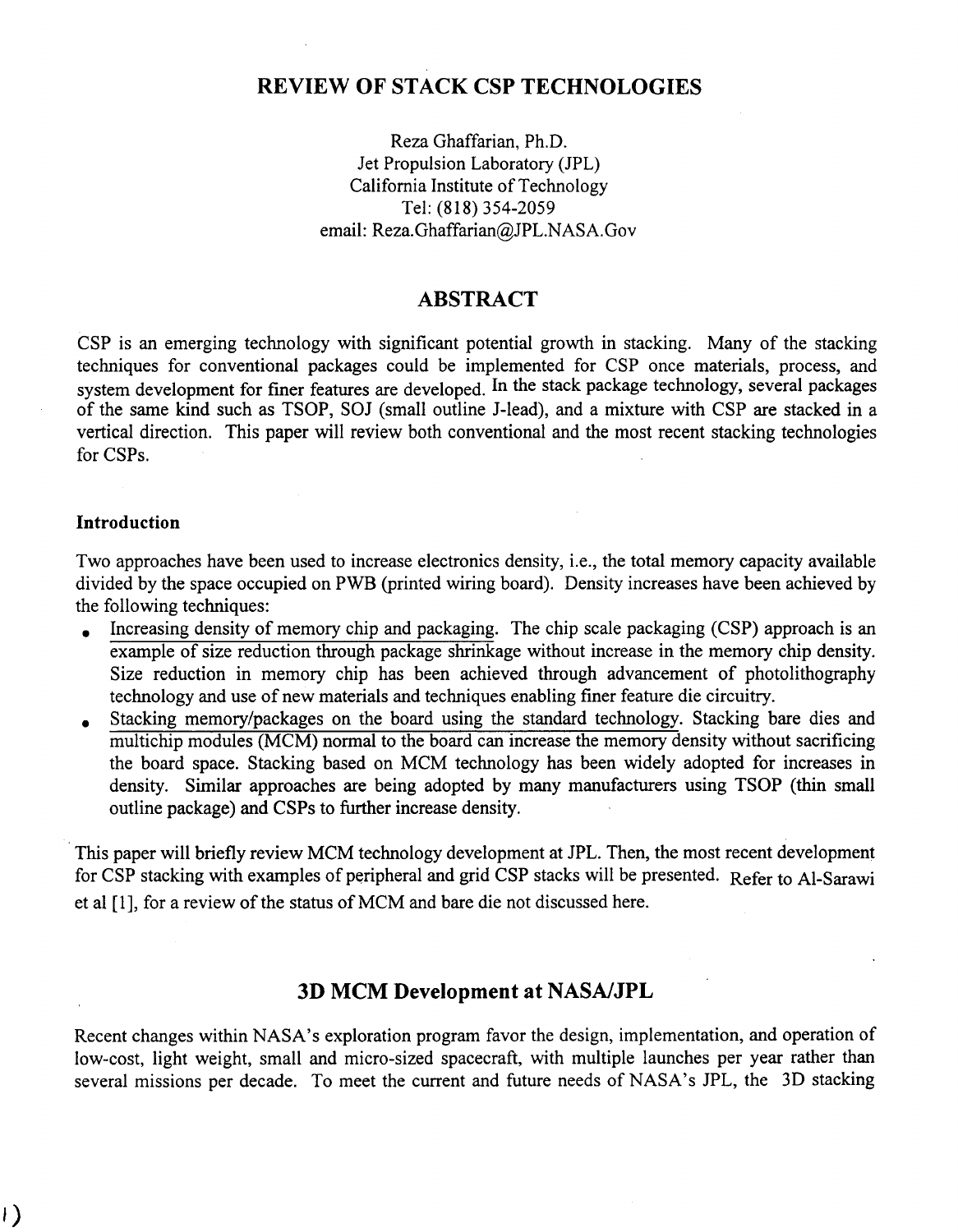<span id="page-1-0"></span>technology (including 3D chip stacking, horizontal and vertical space cube MCM stacking) have been investigated. Figure 1 shows the trend for the 3D packaging architecture which was validated under the Advanced Flight Computer (AFC) for the NASA's New Millennium Program (NMP).



#### **Figure 1 3D MCM for space applications**

The qualification tests on the AFC **3D** MCM included vibration, thermal vacuum, thermal cycling, and accelerated aging. This technology was an important development step towards further integration of avionics for the NASA's Deep Space System Development Program [2].

The vertical space cube is one of the next generation of 3D stack which builds on: The vertical space cube is one<br>Stacking MCM Packages

- Stacking MCM Packages<br>Elastomeric Interconnects
- 
- Elastomeric Interconnects<br>
200 I/O on each side of the stack, 3.5 by 3.5 inch package .<br>200 I/O on each side of<br>Double sided package
- 

The most recent 3D MCM is the horizontal mount cube which was validated under the outer planet technology (X2000) of NMP **[3].** The X2000 objectives are to advance the state of the art in spacecraft system development every three years with its first engineering model delivery by the year 2000, hence X-2000. Two of NMP's missions are the ST4/Champollion - a Comet Lander, and a Europa Orbiter. These missions incorporate the X2000 avionics architecture with a low cost system. The architecture will integrate different instruments, propulsion modules, power sources and telecommunication for multiple missions. The goal is to develop a modular building block design with standard interfaces enabling a high level of system integration. System on a chip (SOC) is the next generation of the integrated system.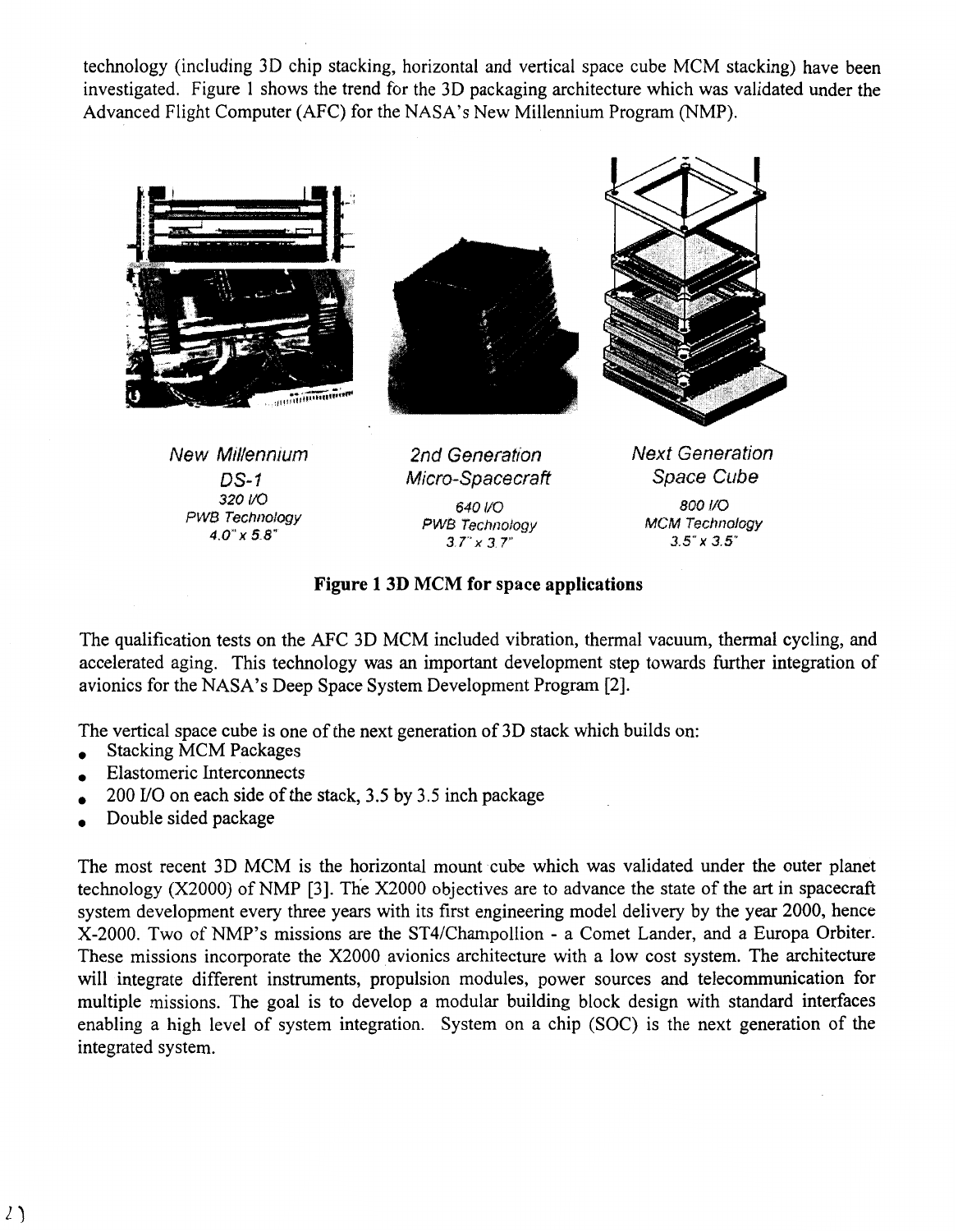# **STACK CSP**

Direct stacking of bare memory chip can be costly and there are several issues that are yet to be resolved. These issues are similar to those issues when CSPs were compared to bare die. For example, lack of known good die, difficulty in handling, testability, and high assembly cost are a few. Nevertheless, this approach has been adapted by NEC using area array with interposer, and Fujitsu with die stacking and followed by packaging in CSP.

In the stack package technology, several packages of the same kind such as TSOP, SOJ (small outline Jlead), and a mixture with CSP are stacked in a vertical direction. This category of stack technology include:

- *0* Peripheral
	- Conventional TSOP, SOJ, and SOC (small outline C-lead) are stacked in the vertical direction. Bare die stacking in conventional package.
	- CSPs of the same types are stacked or a mixture of CSP and conventional leaded packages are stacked.
- Area Array
	- . Chip Scale package.
	- Area Array<br>
	 Chip Scale package.<br>
	 Flip chip bare die are stacked and then stacks interconnected by peripheral solder bumps. • Chip Scale package.<br>• Flip chip bare die are stacked and then stacks interconnected by peripheral solder<br>• Bare die are stacked internally with wire bond and then packaged in a grid CSP.
	- Bare die are stacked internally with wire bond and then packaged in a grid CSP.<br>CSPs are stacked with the stacks interconnections by peripheral solder bumps.
	-

CSP is an emerging technology with significant potential growth in stacking. Many of the stacking techniques for conventional packages could be implemented for CSP once materials, process, and system development for finer features are developed. Examples of leaded and CSP stacks advantages and disadvantages are summarized in [Figure](#page-3-0) **2.** This figure also illustrates two categories of stack technologies. There are a limited number of the stack packages are currently available or being developed. These include:

- . Staktek **[4]** which uses stacking of conventional SOJ and TSOP packages
- . Samsung Electronics **[5]** which uses stacking of conventional SOJ
- . Fujitsu **[6,7]** which uses conventional SOC lead package and memory stacks in a grid CSP
- . Hyundai **[8]** which uses stack chips packaged in a conventional SOJ package
- . LG Semicon **[9]** which stack their BLP (bottom leaded package) leadless package [ **101** on the top of • LG semicon [9] which stack their BLF (bottom leaded package) leadiess package [10] on the top of a conventional small outline L-lead package (SOL)<br>• NEC [11,12] which uses flip chips on substrates which are stacked thro a conventional small outline L-lead package (SOL)
- NEC [11,12] which uses flip chips on substrates which are stac<br>• Micron Technology [13] which uses an area array stack design<br>• Micron Technology [13] which uses an area array stack design
- 

Examples of Fujitsu, LG Semicon, NEC, and Micron technologies are presented.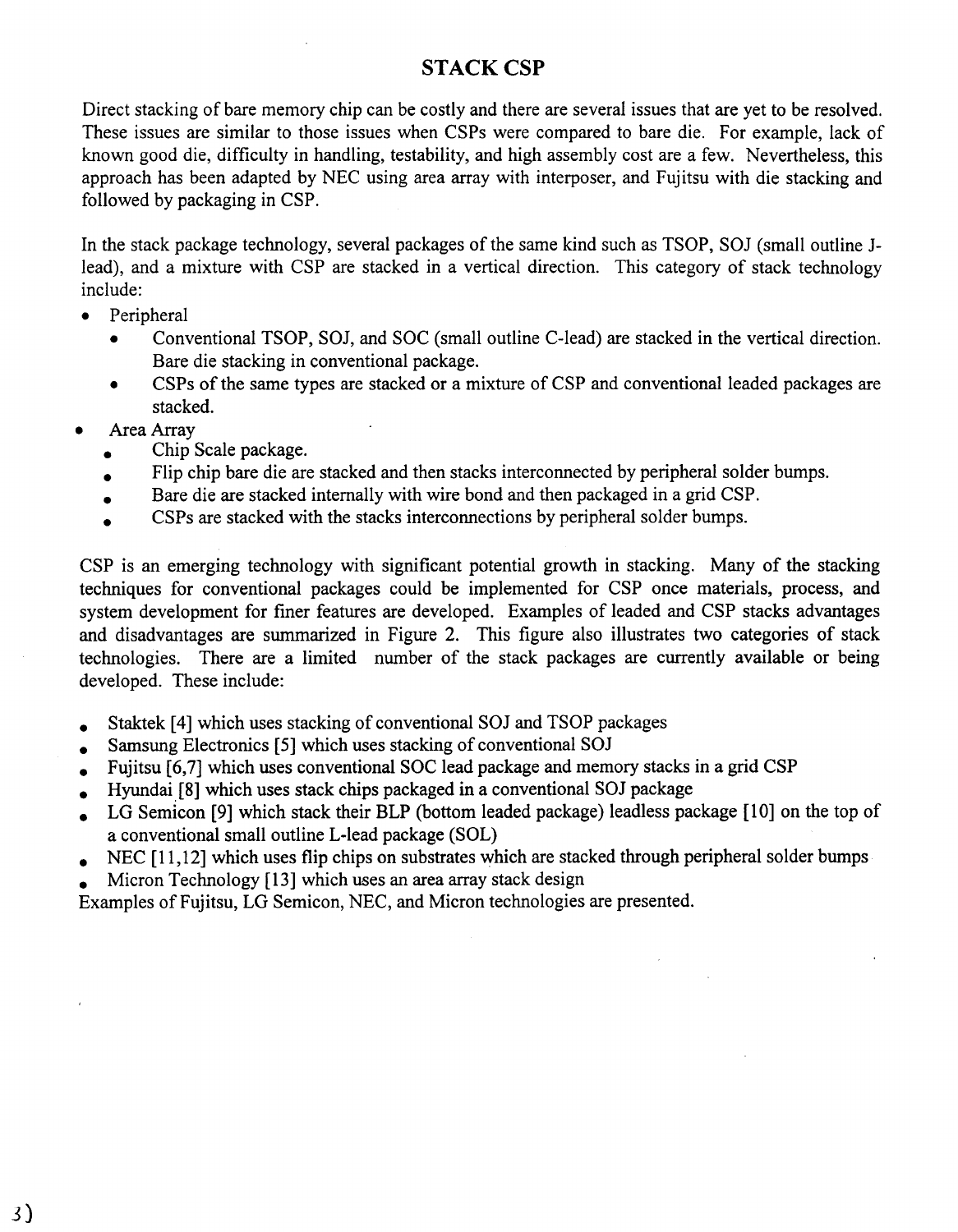<span id="page-3-0"></span>

**Figure 2 shows both illustrates representative CSP technologies from area array and leaded categories.** 

# **STACK SON (Small Outline no-lead)**

Fujitsu developed a small outline no-lead (SON) package which later it evolved to be the small outline C-lead (C-lead). Both packages are peripheral and aimed for low pin counts **(<50)** such as memory devices. The C-lead, similarly to the TSOP stack package, was stacked to form a three-dimensional packaging module (3DPM) as shown in Figure **3.** 



Figure 3 Fujitsu's three dimensional packaging module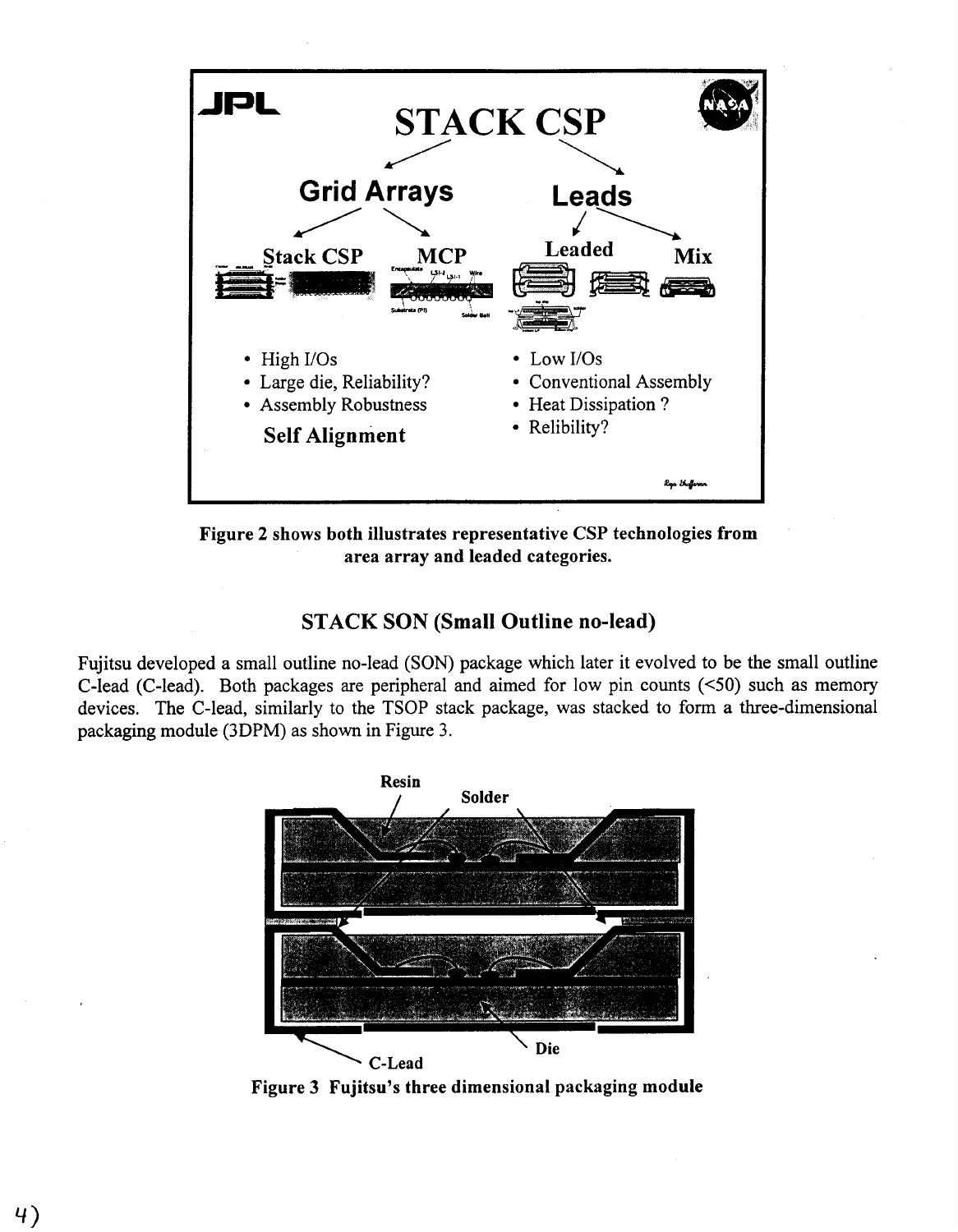Electrical simulation modeling showed that SON and SOC have better electrical performance than a conventional TSOP. The improvement was attributed to their shorter height and length than TSOP. Thermal performance for SON is also better than TSOP. This is not true for SOC and TSOP. In either case, the copper lead configuration has better thermal characteristics. The four stack (Figure 9) showed the best performance both for Cu and alloy 42.

The SOC single packages were subjected to thermal cycling and the pressure cooker (PCT) test. It passed 1,000 thermal cycles in the range of -65°C to 150°C and 168 hours of PCT at 121°C and 85% relative humidity. In addition the solder joint thermal cycling behavior of the SOC 3D packages on FR-4 were compared to its single SOC package and TSOP on a double sided PWB. Table 3 lists cycles to failures for these packages. All packages passed 500 thermal cycles in the range of  $-55$  to 125 $\degree$ C with the least damage (cracks) for the SOC stack version [6].

### **D2CSP STACK**

The D2CSP developed by LG Semicon is a stack package for 128 **Mb** SDRAM with two 64 Mb SDRAM in which a bottom leaded package (BLP) was stacked on top of a leaded package [\(Figure 1](#page-1-0) under Mix category). The compliant leaded package permits improvement of the board reliability of the BLP package in the stack form. The D2CSP can be used for high-end application systems, e.g. servers and work stations. In addition, the concept of D2CSP can be extended to accommodate a higher density module with an overall lower cost.

The D2CSP meets the JEDEC level I requirement since it passed preconditioning test (IR reflow test). This means that D2CSP can be stored for a long time prior to SMT assembly without potential of popcorn cracking during reflow process. This high crack resistance stems from the high reliability of the BLP package design. [10]

The ease of surface mount assembly was shown by assemblying of two hundred twenty two daisy chain D2CSPs on four layers, FR-4, 1.27 mm thick. Solder paste was 63Pb/37Sn eutectic and printed using a 0.15 mm stencil thickness. After solder reflow in a convection oven, all samples were visually inspected as well as by X-ray. Except for only eight devices failing due to wire bond failure, the rest packages remained in good condition.

Solder joint reliability was assessed by accelerated thermal cycling test assemblies. The test condition was -65 to 125 °C, 2 cycles per hour. The solder joint failure criterion was 20 % resistance increase. Assemblies survived 1,500 cycles with no failures.

# **3DM (Three Dimensional Memory Module)**

Area array stack memory developed by NEC has flip chip die on interposer 'with additional large peripheral solder bumps for interstack interconnection. [Figure 4](#page-5-0) depicts a four module configuration. This package has four times the memory of a conventional TSOP and has a slightly larger foot print. One type of first-level interconnection is a gold stud bump which is a joint by forming thermal compression. Even though these bumps do not require solder and **flux,** they require a high temperature ceramic substrate to surviving the high temperature bonding process. In another type, a solder bump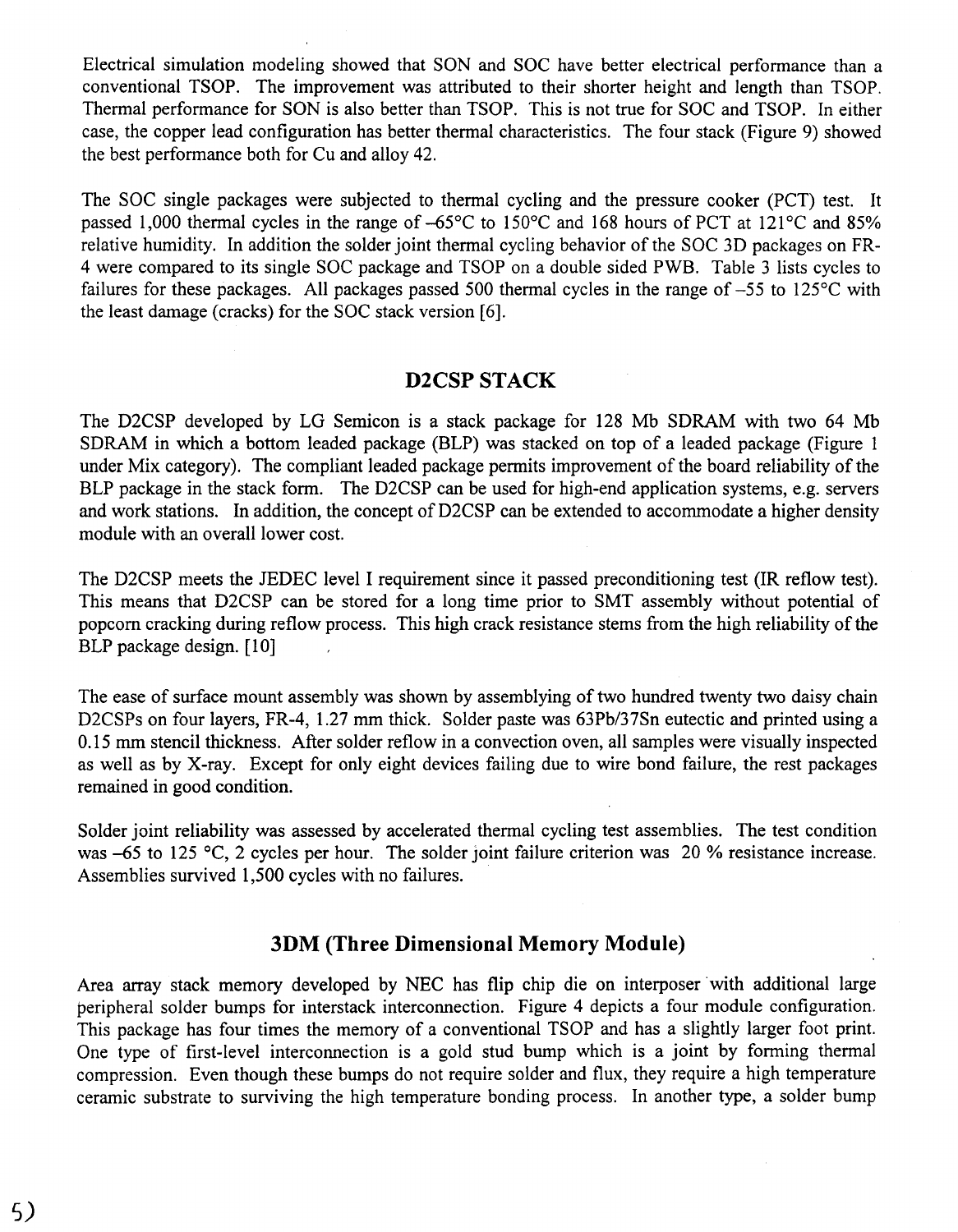<span id="page-5-0"></span>with a lower reflow temperature requirement (instead of a stud bump) was used to reduce the memory exposure to elevated temperature during solder reflow. In addition, copper core ball bumps were used for the peripheral interconnections, in order to control stack space and avoid PWB contact to die. Similarly to other flip chips, dies were underfilled to enhance first-level reliability interconnection.



**Figure 4 NEC 3D Memory Module, 4 packages** 

Reliability tests were performed on single as well as 3D modules with different die sizes [l 1. Environmental tests performed included: heat test (HT) at 125"C, thermal cycle test (T/C) in the range of -40°C to 125°C with 30 minute cycle duration, and a pressure cooker test (PCT) at llO"C, **85%**  humidity, in a 1.2 atm. For the smallest die size, environmental behavior of the single and 3D modules were the same. This was not true for the larger dies. For the modules with the larger dies, the 3D version had inferior thermal cycling behavior. The single module survived 750 T/C whereas the 3D version showed signs of failure at 100 cycles with the majority of module failures at 500 cycles. It was determined that the weakest link was indeed the peripheral inter stack interconnection. Peripheral balls have the largest distance to neutral point (DNP) and therefore maximum CTE mismatch strains.

The second level solder joint reliability for the small die module was evaluated by assembly on DIMM epoxy board, similar to inter die substrates. These were subjected to 3,000 thermal cycles. There were no solder joint failure of any interconnection, i.e., between dies, peripheral inter stack interconnections, or solder joints on DIMM. It was concluded that high reliability of system interconnection is possible.

MCM version of this technology on ceramic substrate was used for a RISC (reduce instruction set computer) for application in a high performance workstation. The design consists of a D/L (deposited organic thin film on laminated printed-circuit board) base substrate, a glass ceramic based organic thin film multilayer build up CSP and a 3Dimentional glass ceramic memory module. This package is in its prototype stage and is being considered to be used for various workstation and supercomputer applications.

## **3D SBGAs (Stackable Fine Pitch Area Arrays)**

Micron Technology Inc. has considered several stacking technologies for DRAM. **A** stackable fine pitch area arrays **(SBGA),** similar to the NEC stacking, is one of this approach as shown in Figure *5.*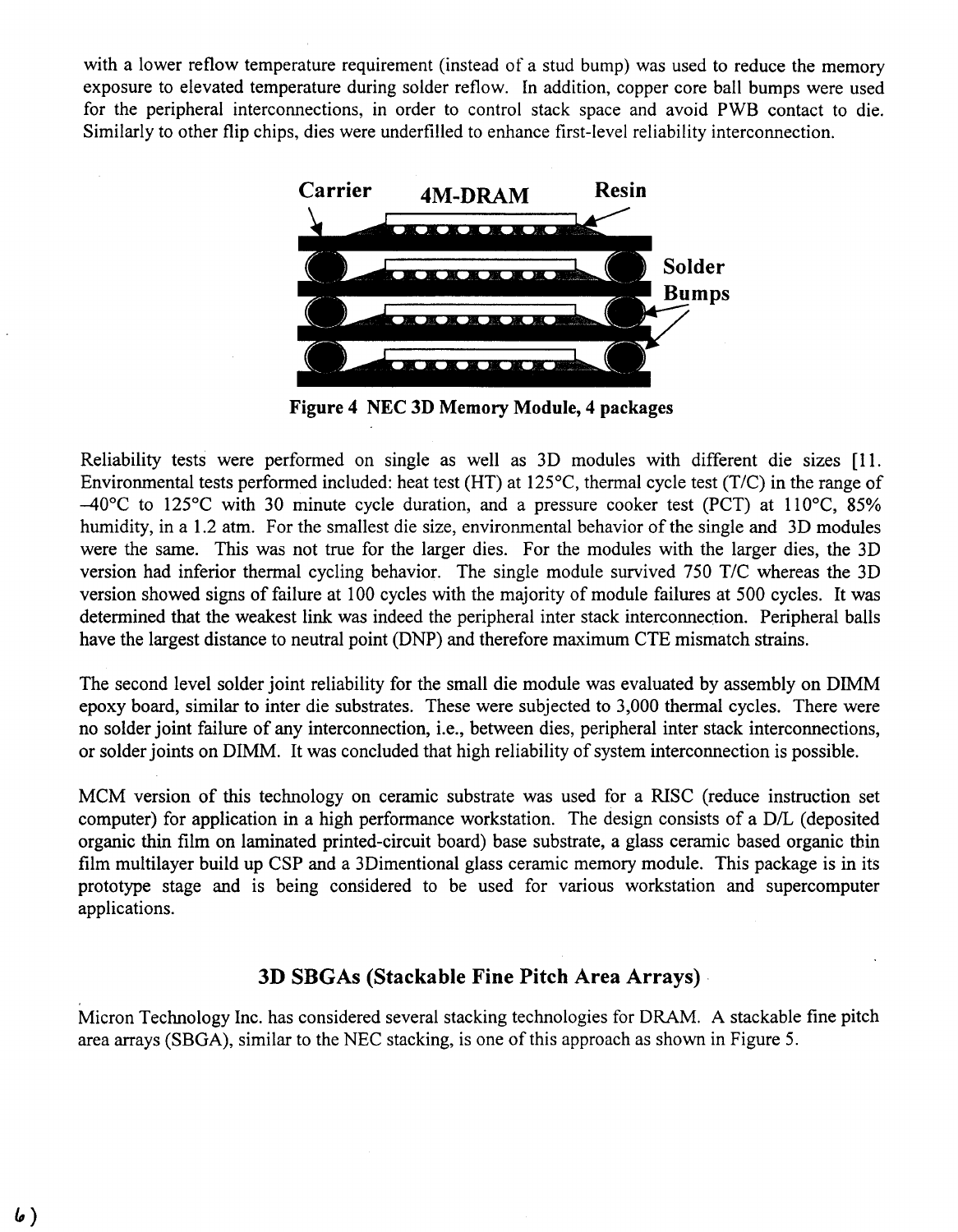

#### **Figure 5 4D stack memory design by Micron**

An SBGA is the stacking of one array upon another. The stackable FBGA package is configured such that conductive elements are placed along the outside perimeter of a semiconductor device (integrated circuit (IC) device) mounted to the SBGA. The conductive elements also are of sufficient size so that they extend beyond the bottom or top surface of the IC device. Wire interconnects connect the IC device in a way that does not increase the overall profile of the package. Encapsulating material protects both the IC device and the wire interconnect, as the conductive elements make contact with the **SBGA**  positioned below or above to form a stack. A memory chip is mounted upon a first surface of a printed circuit board substrate forming part of the SBGA. Lead wires, or bump interconnects, are used to attach the IC device to the printed board substrate and encapsulant is used to contain the interconnect within and below the matrix and profile of the conductive elements.

Additionally, certain pins on the SBGA in the stack require an isolated connection to the PC board. **An**  example of such a requirement is when an activation signal for a particular IC device within the stack must be sent solely to that device and not to any of the other devices within the stack. This isolated connection connects to an adjacent ball on a different FBGA stack above or below that particular isolated connections. In common pin layouts of devices stacked together, each device requires an isolated connection to the PC board.

This provides for a stair step connection from the bottom of the FBGA stacked array to the top that allows each device, from the bottom one to the top one, to have an isolated connection from each other. This allows IC devices to be stacked one upon each other while maintaining a unique pin out for each pin required in the stack.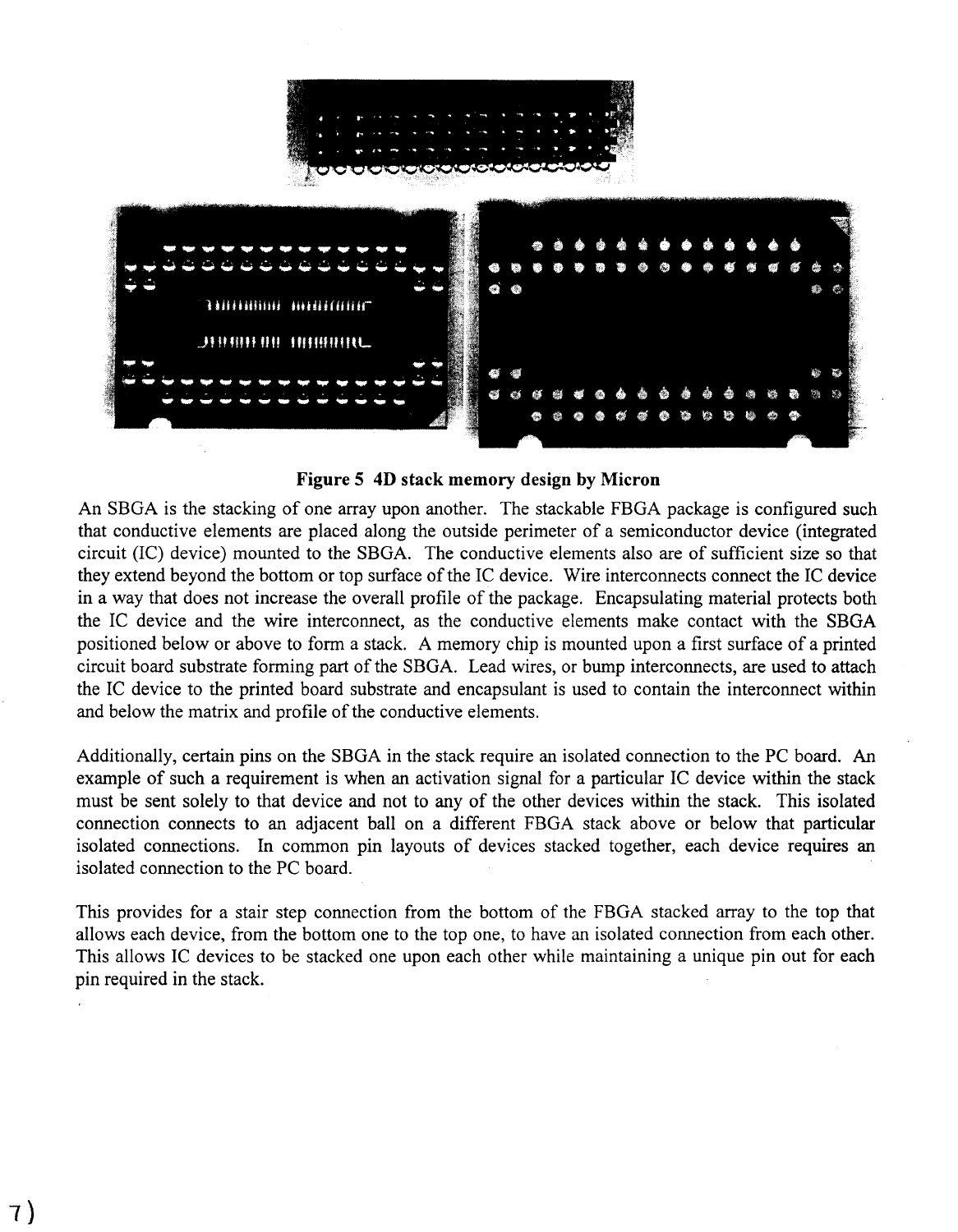# **STACK MCP (Multi-Chip Package)**

Fujitsu's MCP uses stacked die as shown in Figure 6. The Stacked MCP (Fine Pitch BGA) has the following characteristics: rujisu's MCI uses stacked are as shown in Figure 6. The stacked MCI (Fine Fitch<br>following characteristics:<br>Package is FPBGA with 8x8 (56 balls, excluding non-connected balls), 0.8 mm pitch

- 
- France Condowing characteristics:<br>
 Package is FPBGA with 8x8 (56 balls, excluding non-conr<br>
 It requires 30% less board space than two separate TSOPs
- It requires 30% less board space than two separate TSOPs<br>Stack can be configured to have Flash and SRAM combination of 8x8, 8x16, and 16x16 bit memory
- . Flash and SRAM memory can extend up to 128 Mb for the same package pin configuration



#### **Figure 6 Fujitsu's Multi-Chip Package**

Currently, there is an active proposal on registration for a Low Profile Fine Pitch (FBGA) Stack MCP family[7].

#### **DISCUSSION**

Package/die stacking technology enhances most aspects of electronic systems such as size, weight, speed, yield, and power consumption. Their reliability and robustness could also be improved if the faulty package/die is systematically eliminated during the stacking assembly. Currently, stacking is limited by a number of factors. Some of the limitations such as thermal management, stem from densification, others are due to the current technological limitations, such as via diameter, line width, via pitch, and line spacing. It is expected that the effect of such iimitations will decrease as the packaging technology advances.

The main issues in stacking are quality and density of the inter-stacking interconnects, electrical, mechanical and thermal characteristics, design tool accessibility, reliability, testability, rework, special set up and package cost, known good die (KGD), and fabrication time. These factors determine the selection of a stacking technology for an application. Since most stackings are. designed for special applications, they lack standardization as well as information accessibility generated by the stack manufacturers. These issues have been resolved for the cases where standard packages are stacked.

MCM technology developed for the high end application is now being duplicated using miniature feature of new emerging CSPs for low YO, high volume application. Multi chip package having two or more